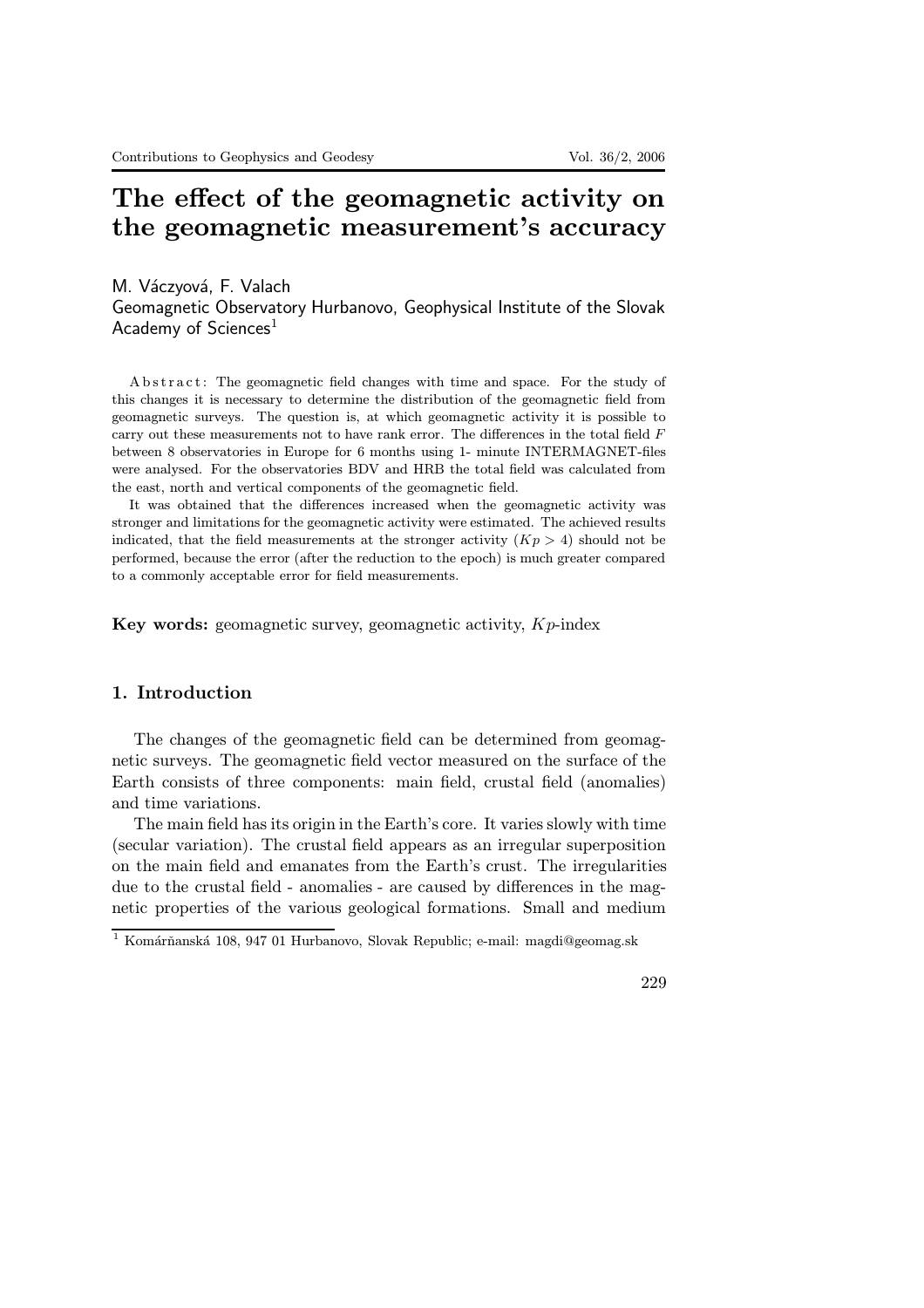anomalies are generally constant in time. The time variations of the geomagnetic field are often irregular. They make it difficult to compare the results obtained at different field stations at different time (Wienert, 1970).

For determination the main and anomaly geomagnetic fields and their changes, which is the top-priority task at the geomagnetic survey, we have to know the time variations due to the sun's activity (Hejda et al., 2005)

In this paper it will be demonstrated how registrations for selected European magnetic observatories differ. Daily records of the total field with one-minute sampling interval were compared. The differences were investigated in respect of their dependance on the distance between observatories as well as on the geomagnetic activity level. This study will enable us to give a recommendation about the maximum value of  $K_p$ -index which is satisfactory for performance of the field measurements.

Such a study is an important task because usually the nearest geomagnetic observatory (or variation station) is situated far from the observation point - sometimes more than one or two hundred kilometres.

#### 2. Data and method

The differences in daily variations among 8 INTERMAGNET observatories in Europe (BDV, BEL, CLF, FUR, HRB, NCK, NGK and THY – Table 1, Fig. 1) for time interval May – October, 2003, for total field  $F$ using 1-minute INTERMAGNET-files were analyzed. The number of 1 minute values for individual Kp−indices in Table 2. were listed.

The standard deviation was computed from the differences between each observatory for the total field for the individual  $Kp$ - indices  $(Kp = 0, \ldots,$ 9).

$$
std(x) = \sqrt{\frac{\sum_{i=1}^{N} (x_i - X)^2}{N - 1}}
$$
\n(1)

where  $N$  – number of one-minute samples for the periods with the given  $Kp$ -index,  $x_i$  – the samples, differences of the magnetic field values between observatories, and  $X$  – mean value of the differences.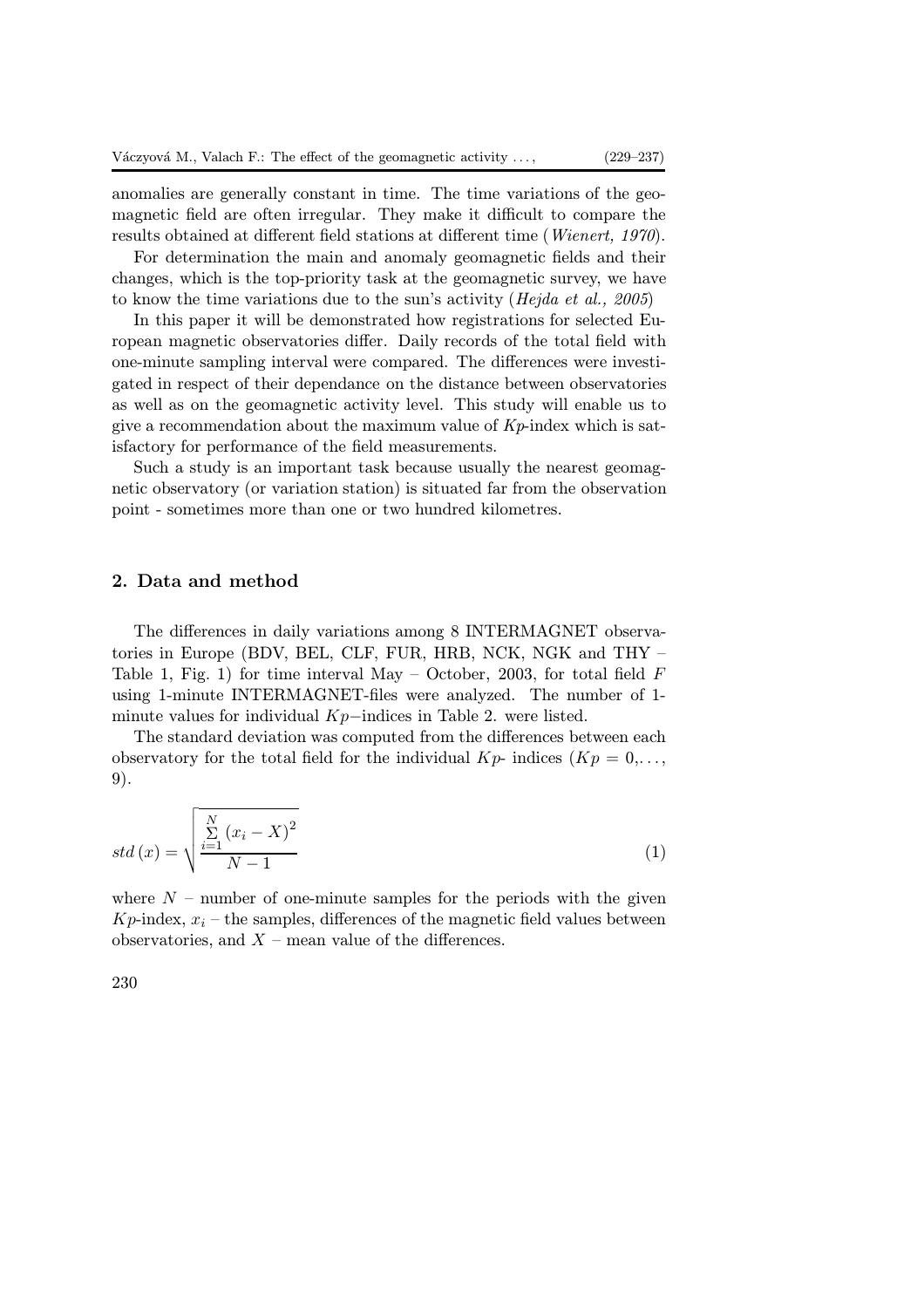| <b>Observatory</b>      | IAGA       | Geogr. latitude | Geogr. longitude | Altitude [m] |
|-------------------------|------------|-----------------|------------------|--------------|
|                         | Code       | r٥۱             | וסן              |              |
| <b>Belsk [POL]</b>      | BEL        | 51.840          | 20.790           | 180          |
| <b>Budkov [CZ]</b>      | BDV        | 49.080          | 14.015           | 496          |
| Chambon la              | <b>CLF</b> | 48.024          | 2.260            | 145          |
| Foret [F]               |            |                 |                  |              |
| <b>Furstenfeldbruck</b> | <b>FUR</b> | 48.160          | 11.280           | 572          |
| DI                      |            |                 |                  |              |
| <b>Hurbanovo [SK]</b>   | <b>HRB</b> | 47.873          | 18.190           | 112          |
| Nagycenk [H]            | NCK        | 47.630          | 16.720           | 160          |
| Niemegk [D]             | NGK        | 52.070          | 12.670           | 78           |
| Tihany [H]              | <b>THY</b> | 46.900          | 17.900           | 187          |

Table 1. The geographical coordinates and altitudes of the observatories



Fig 1. Distribution of geomagnetic observatories.

Table 2. Number of the applied 1-minute samples for the individual  $Kp$ −indices

| - 11 |      |       |       |       |       |                 |      |      |      |     |
|------|------|-------|-------|-------|-------|-----------------|------|------|------|-----|
| ,,,  | 9540 | 28980 | 52740 | 70380 | 55260 | ,2220<br>$\sim$ | 9540 | 3780 | 1440 | 080 |

### 3. Results

The standard deviations for the  $Kp$  - indices 0, 1, ..., 9 are shown in Tables 3a-j. The dependance of the errors on the differences in geographical latitudes and longitudes between the geomagnetic observatory and surveyed area may be presented as linear models for individual values of Kp (Figs. 2-5). The models were obtained using the least-square method into which data of tables 3a-j together with distances between the individual observato-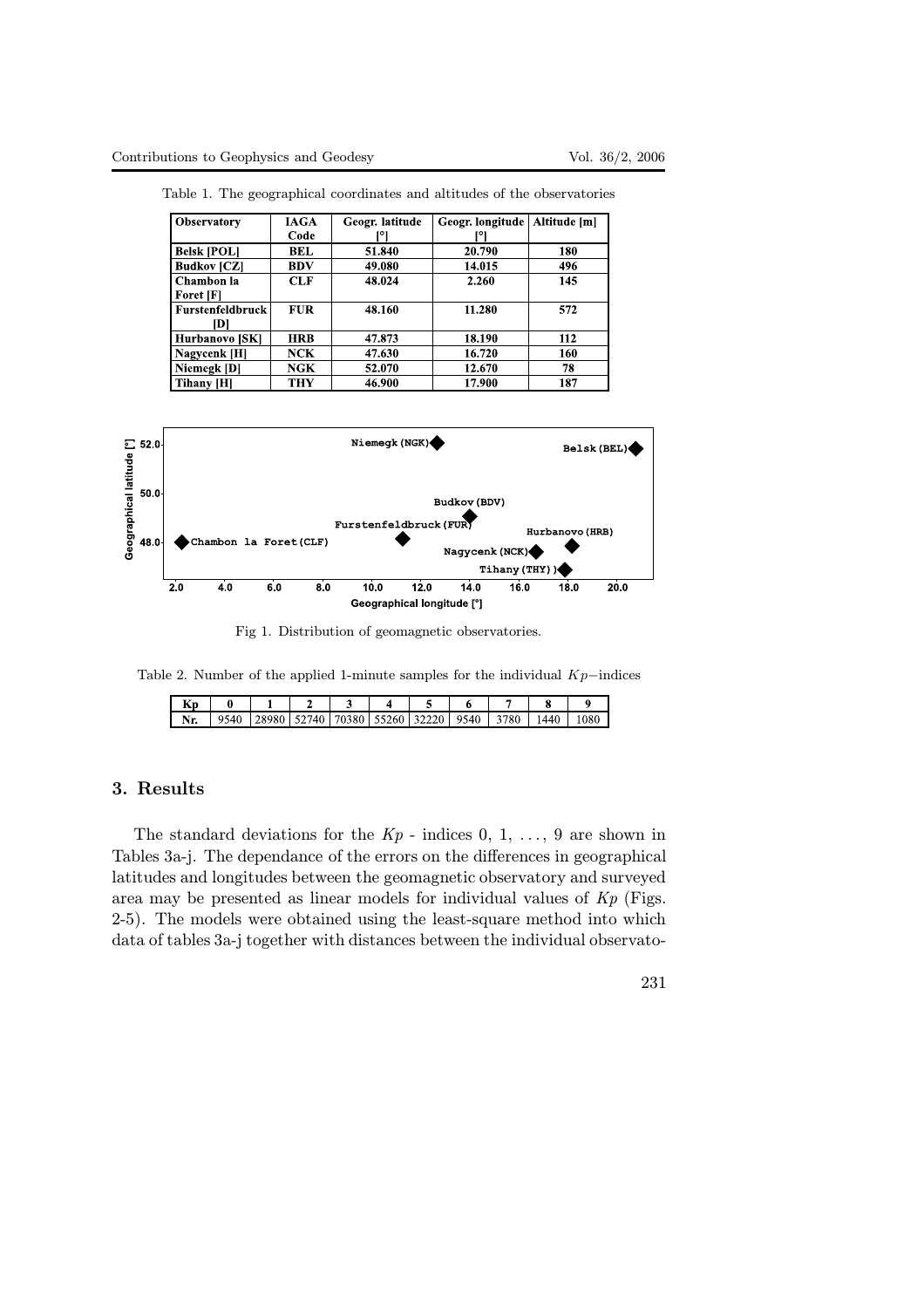ries. The differences increased when the geomagnetic activity was stronger. The steepest increase in errors is at  $Kp$ -index 5. The total field error is affected mainly by the difference in the latitude.

The results provide an image about the errors, which are brought into the field measurements as a result of the geomagnetic activity level at the different spacing between an observation point and variation station. If the values of standard deviations are bigger than 10 nT the accuracy of the field measurements is insufficient (*Mandea, 2005*).

The achieved results indicate that we should not perform the field measurements at the stronger activity  $(Kp \geq 5)$ , because the error (after the reduction to an epoch) is much greater compared to the measurements in a quiet period.

### 4. Conclusion

In this paper the dependence of the differences in the total field  $F$  between mid-latitude European INTERMAGNET observatories on the geo-

Table 3a. Standard deviation for the differences between observatories for total field in nT  $(Kp = 0)$ 

|            | THY  | NGK  | NCK  | <b>HRB</b> | FUR  | <b>CLF</b> | BEL  |
|------------|------|------|------|------------|------|------------|------|
| <b>BDV</b> | 2.13 | 1.92 | 2.33 | 2.02       | 1.22 | 3.37       | 3.13 |
| <b>BEL</b> | 3.60 | 3.21 | 4.02 | 3.03       | 3.84 | 5.62       |      |
| <b>CLF</b> | 4.56 | 3.38 | 4.37 | 4.66       | 3.04 |            |      |
| <b>FUR</b> | 2.15 | 2.43 | 2.35 | 2.28       |      |            |      |
| <b>HRB</b> | 1.07 | 3.26 | 1.73 |            |      |            |      |
| NCK        | 1.39 | 3.48 |      |            |      |            |      |
| NGK        | 3.48 |      |      |            |      |            |      |

Table 3b. Standard deviation for the differences between observatories for total field in nT ( $Kp = 1$ )

|            | <b>THY</b>         | <b>NGK</b> | NCK  | <b>HRB</b> | FUR  | <b>CLF</b> | BEL  |
|------------|--------------------|------------|------|------------|------|------------|------|
| <b>BDV</b> | $\vert 2.02 \vert$ | 2.24       | 2.34 | 2.50       | 1.41 | 4.15       | 4.08 |
| BEL        | $ 4.30\rangle$     | 3.45       | 4.70 | 3.64       | 4.95 | 7.08       |      |
| CLF        | 5.11               | 4.37       | 5.07 | 5.77       | 3.29 |            |      |
| <b>FUR</b> | $ 2.51 \t 2.75$    |            | 2.69 | 3.20       |      |            |      |
| <b>HRB</b> | 1.63               | 3.52       | 2.32 |            |      |            |      |
| NCK        | 1.63               | 3.71       |      |            |      |            |      |
| NGK        | 3.51               |            |      |            |      |            |      |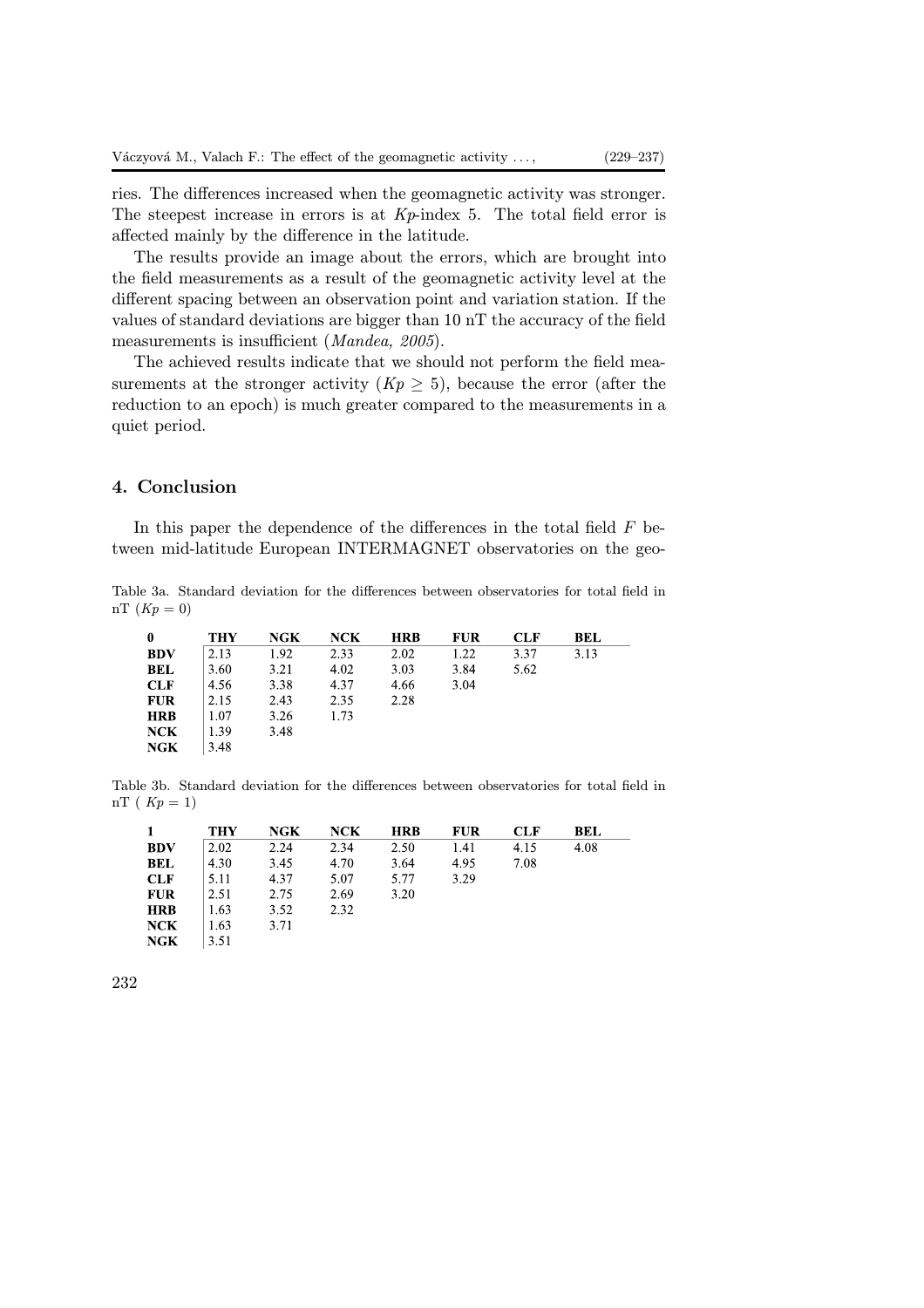Table 3c. Standard deviation for the differences between observatories for total field in nT ( $Kp = 2$ )

|            | <b>THY</b> | NGK  | NCK  | <b>HRB</b> | <b>FUR</b> | CLF   | BEL  |
|------------|------------|------|------|------------|------------|-------|------|
| <b>BDV</b> | 2.98       | 5.36 | 2.85 | 4.09       | 2.01       | 5.27  | 7.33 |
| <b>BEL</b> | 8.84       | 5.45 | 8.54 | 8.04       | 8.77       | 11.36 |      |
| <b>CLF</b> | 5.66       | 8.74 | 6.02 | 7.17       | 3.91       |       |      |
| <b>FUR</b> | 2.73       | 6.81 | 3.00 | 4.42       |            |       |      |
| <b>HRB</b> | 3.80       | 7.40 | 4.04 |            |            |       |      |
| NCK        | 2.02       | 7.31 |      |            |            |       |      |
| NGK        | 7.86       |      |      |            |            |       |      |

Table 3d. Standard deviation for the differences between observatories for total field in nT ( $Kp = 3$ )

| 3          | THY  | NGK  | NCK  | <b>HRB</b> | <b>FUR</b> | <b>CLF</b> | <b>BEL</b> |
|------------|------|------|------|------------|------------|------------|------------|
| <b>BDV</b> | 2.47 | 3.49 | 2.62 | 3.94       | 1.65       | 4.55       | 5.19       |
| <b>BEL</b> | 5.87 | 4.45 | 6.09 | 5.63       | 6.27       | 8.56       |            |
| <b>CLF</b> | 5.51 | 5.98 | 5.45 | 6.76       | 3.66       |            |            |
| <b>FUR</b> | 2.69 | 4.44 | 2.84 | 4.33       |            |            |            |
| <b>HRB</b> | 3.45 | 5.63 | 3.95 |            |            |            |            |
| NCK        | 1.91 | 5.18 |      |            |            |            |            |
| NGK        | 5.37 |      |      |            |            |            |            |

Table 3e. Standard deviation for the differences between observatories for total field in nT ( $Kp = 4$ )

| 4          | THY  | NGK  | NCK  | <b>HRB</b> | FUR  | <b>CLF</b> | BEL  |
|------------|------|------|------|------------|------|------------|------|
| <b>BDV</b> | 2.56 | 3.09 | 2.80 | 3.42       | 2.03 | 4.28       | 4.69 |
| <b>BEL</b> | 4.79 | 4.05 | 5.05 | 4.29       | 5.38 | 7.48       |      |
| <b>CLF</b> | 5.08 | 4.99 | 4.93 | 5.81       | 3.25 |            |      |
| <b>FUR</b> | 2.72 | 3.48 | 2.71 | 3.64       |      |            |      |
| <b>HRB</b> | 2.50 | 4.38 | 2.88 |            |      |            |      |
| NCK        | 1.69 | 4.31 |      |            |      |            |      |
| NGK        | 4.59 |      |      |            |      |            |      |

Table 3f. Standard deviation for the differences between observatories for total field in nT ( $Kp = 5$ )

| 5          | THY   | NGK   | NCK   | <b>HRB</b> | <b>FUR</b> | CLF   | BEL   |
|------------|-------|-------|-------|------------|------------|-------|-------|
| <b>BDV</b> | 4.17  | 7.56  | 3.69  | 5.44       | 2.53       | 6.10  | 10.05 |
| <b>BEL</b> | 12.71 | 7.25  | 12.09 | 11.43      | 11.87      | 14.60 |       |
| CLF        | 6.87  | 11.55 | 6.79  | 8.73       | 4.51       |       |       |
| <b>FUR</b> | 3.21  | 9.59  | 3.50  | 5.57       |            |       |       |
| <b>HRB</b> | 5.15  | 10.57 | 5.22  |            |            |       |       |
| NCK        | 2.51  | 10.35 |       |            |            |       |       |
| <b>NGK</b> | 11.32 |       |       |            |            |       |       |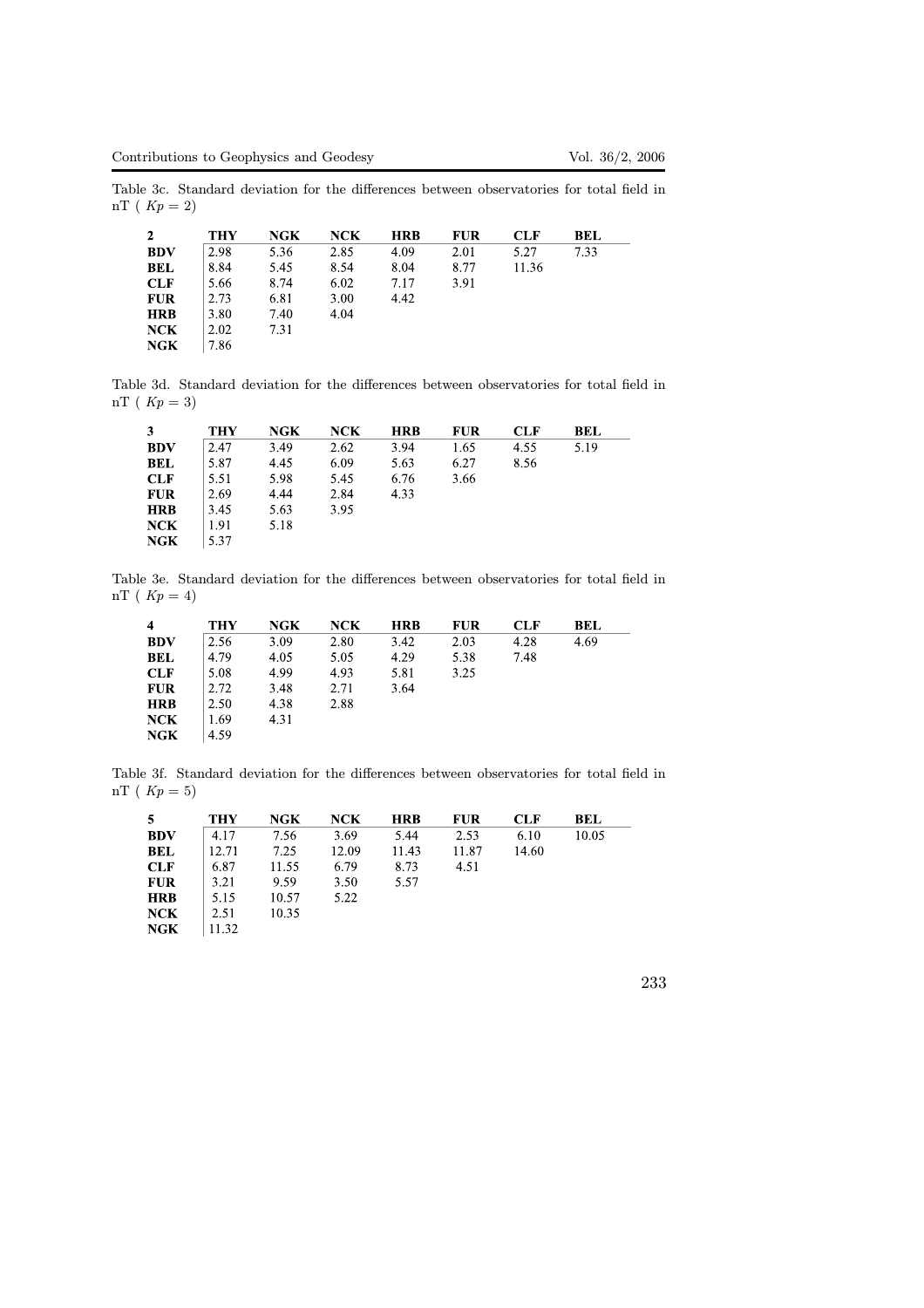Table 3g. Standard deviation for the differences between observatories for total field in nT  $(Kp = 6)$ 

| 6          | THY   | NGK   | NCK   | <b>HRB</b> | <b>FUR</b> | <b>CLF</b> | <b>BEL</b> |
|------------|-------|-------|-------|------------|------------|------------|------------|
| <b>BDV</b> | 5.02  | 10.62 | 4.06  | 6.46       | 2.87       | 2.87       | 12.70      |
| <b>BEL</b> | 16.00 | 8.90  | 15.02 | 14.66      | 15.02      | 18.70      |            |
| CLF        | 7.64  | 15.41 | 7.77  | 9.98       | 5.44       |            |            |
| <b>FUR</b> | 3.68  | 13.00 | 3.54  | 6.34       |            |            |            |
| <b>HRB</b> | 5.80  | 14.21 | 5.72  |            |            |            |            |
| <b>NCK</b> | 2.61  | 13.94 |       |            |            |            |            |
| <b>NGK</b> | 15.31 |       |       |            |            |            |            |

Table 3h. Standard deviation for the differences between observatories for total field in nT (  $Kp = 7$ )

| 7          | <b>THY</b> | NGK   | NCK   | <b>HRB</b> | <b>FUR</b> | CLF   | BEL   |
|------------|------------|-------|-------|------------|------------|-------|-------|
| <b>BDV</b> | 9.42       | 19.91 | 8.20  | 9.65       | 6.27       | 10.34 | 23.79 |
| <b>BEL</b> | 30.80      | 15.26 | 29.76 | 26.72      | 28.73      | 31.85 |       |
| <b>CLF</b> | 11.89      | 26.16 | 11.84 | 14.94      | 8.28       |       |       |
| <b>FUR</b> | 7.91       | 24.80 | 7.27  | 8.81       |            |       |       |
| <b>HRB</b> | 9.62       | 25.54 | 8.98  |            |            |       |       |
| NCK        | 3.08       | 27.59 |       |            |            |       |       |
| <b>NGK</b> | 28.99      |       |       |            |            |       |       |

Table 3i. Standard deviation for the differences between observatories for total field in nT ( $Kp = 8$ )

| 8          | <b>THY</b> | NGK   | NCK   | <b>HRB</b> | <b>FUR</b> | <b>CLF</b> | BEL   |
|------------|------------|-------|-------|------------|------------|------------|-------|
| <b>BDV</b> | 17.85      | 43.74 | 15.05 | 15.65      | 11.55      | 18.24      | 43.88 |
| <b>BEL</b> | 59.20      | 21.61 | 56.71 | 51.25      | 51.81      | 55.51      |       |
| <b>CLF</b> | 19.70      | 53.86 | 19.05 | 22.46      | 14.75      |            |       |
| <b>FUR</b> | 13.05      | 51.97 | 11.77 | 13.58      |            |            |       |
| <b>HRB</b> | 14.19      | 53.77 | 13.78 |            |            |            |       |
| <b>NCK</b> | 4.75       | 58.09 |       |            |            |            |       |
| <b>NGK</b> | 60.98      |       |       |            |            |            |       |

Table 3j. Standard deviation for the differences between observatories for total field in nT ( $Kp = 9$ )

| 9          | <b>THY</b> | NGK   | NCK   | <b>HRB</b> | <b>FUR</b> | <b>CLF</b> | BEL   |
|------------|------------|-------|-------|------------|------------|------------|-------|
| <b>BDV</b> | 20.67      | 60.33 | 16.74 | 27.13      | 12.31      | 20.34      | 72.44 |
| <b>BEL</b> | 84.41      | 55.75 | 81.88 | 73.73      | 78.39      | 87.58      |       |
| <b>CLF</b> | 23.63      | 73.25 | 20.64 | 36.19      | 19.29      |            |       |
| <b>FUR</b> | 13.07      | 70.64 | 11.46 | 23.26      |            |            |       |
| <b>HRB</b> | 24.74      | 75.22 | 26.62 |            |            |            |       |
| NCK        | 9.25       | 75.55 |       |            |            |            |       |
| <b>NGK</b> | 79.96      |       |       |            |            |            |       |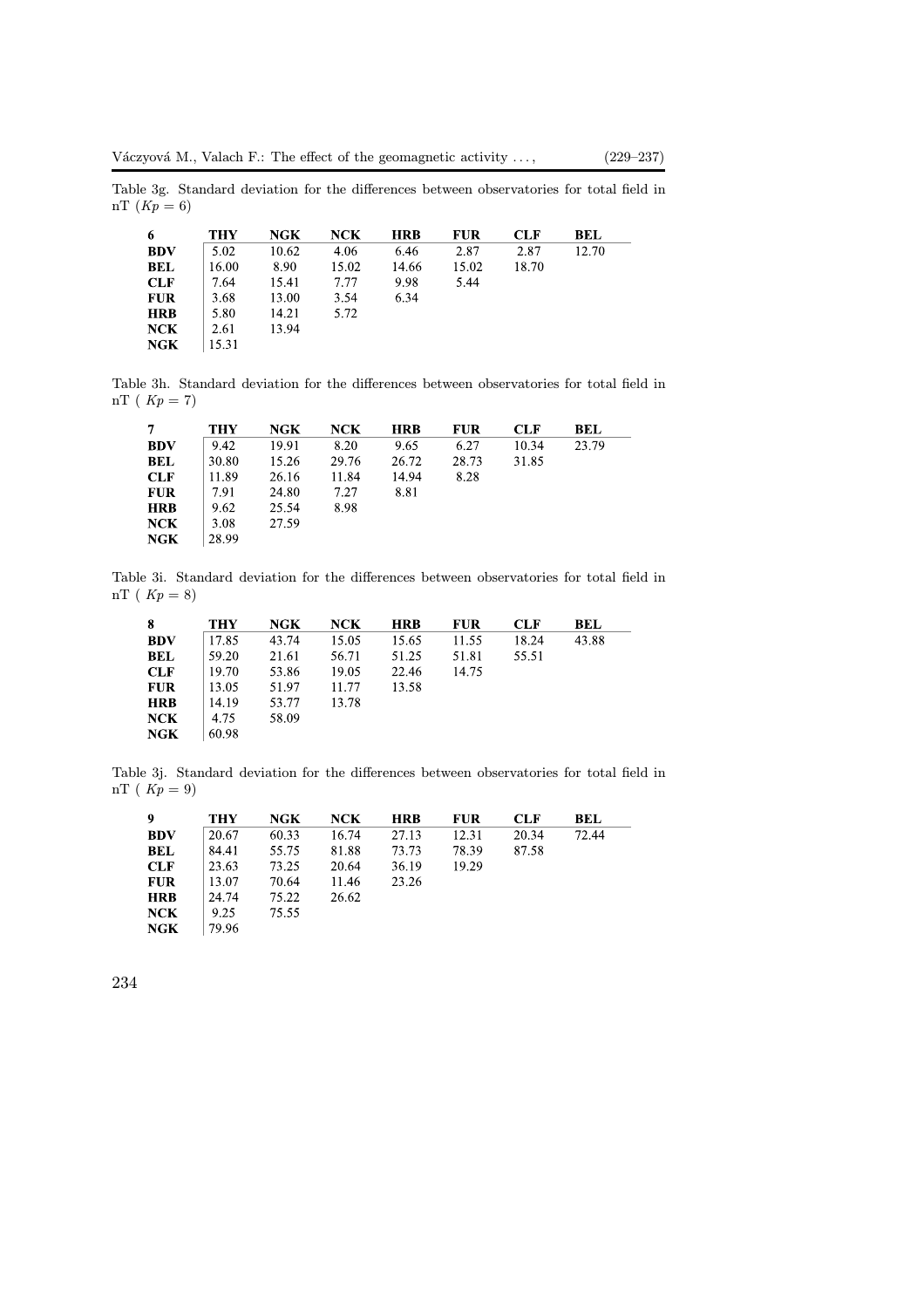

Fig. 2. Standard deviation (in nT) for the differences between observation points and geomagnetic observatory (or variation station) for geomagnetic activity level  $Kp = 0$ .



Fig. 3. Standard deviation (in nT) for the differences between observation points and geomagnetic observatory (or variation station) for geomagnetic activity level  $Kp = 4$ .



Fig. 4. Standard deviation (in nT) for the differences between observation points and geomagnetic observatory (or variation station) for geomagnetic activity level  $Kp = 5$ .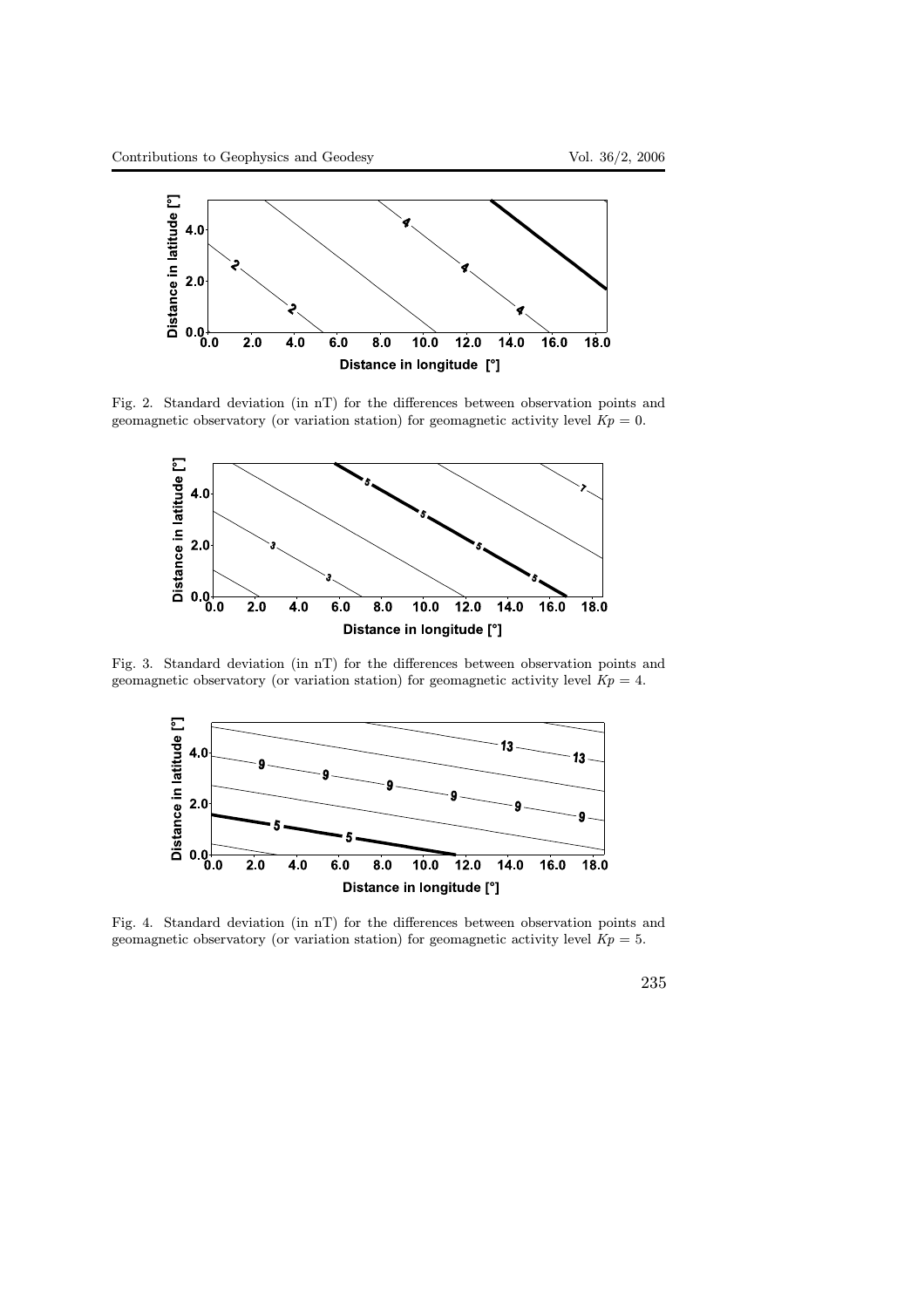

Fig. 5. Standard deviation (in nT) for the differences between observation points and geomagnetic observatory (or variation station) for geomagnetic activity level  $Kp = 7$ .

magnetic activity level was analysed.

The big differences between the models of  $Kp$ 's = 4 and 5 can be explained by the mechanism of the generation of the geomagnetic perturbations. The geomagnetic activity up to  $Kp = 4$  is generally induced by geomagnetic bays, which have approximately equal sizes (and shapes) in the mid-latitudes.

The  $Kp = 5$  describes geomagnetic storms, for which the variations differ strongly with the dependance on the distance. From the figures it is distinct, that at  $Kp = 5$  it is possible to carry out the measurements up to a distance about 800 km from observatory eastwards, however, northwards this distance is only 100–150 km. For bigger values of  $Kp$ , this distance is decreasing fast.

We obtained, that the differences in the total field  $(F)$  introduce significant errors into measurements already by a small distance (at the  $Kp>5$ ) between the measuring points and the observatory (or a variation station) (Figs. 4–5). It makes the elimination of the daily variation from the measurements impossible, though the elimination is essential in order to reduce field measurements to a given epoch.

Acknowledgments. The authors are grateful to VEGA, the Slovak Grant agency (grant No. 2/4042/24) for the partial support of this work.